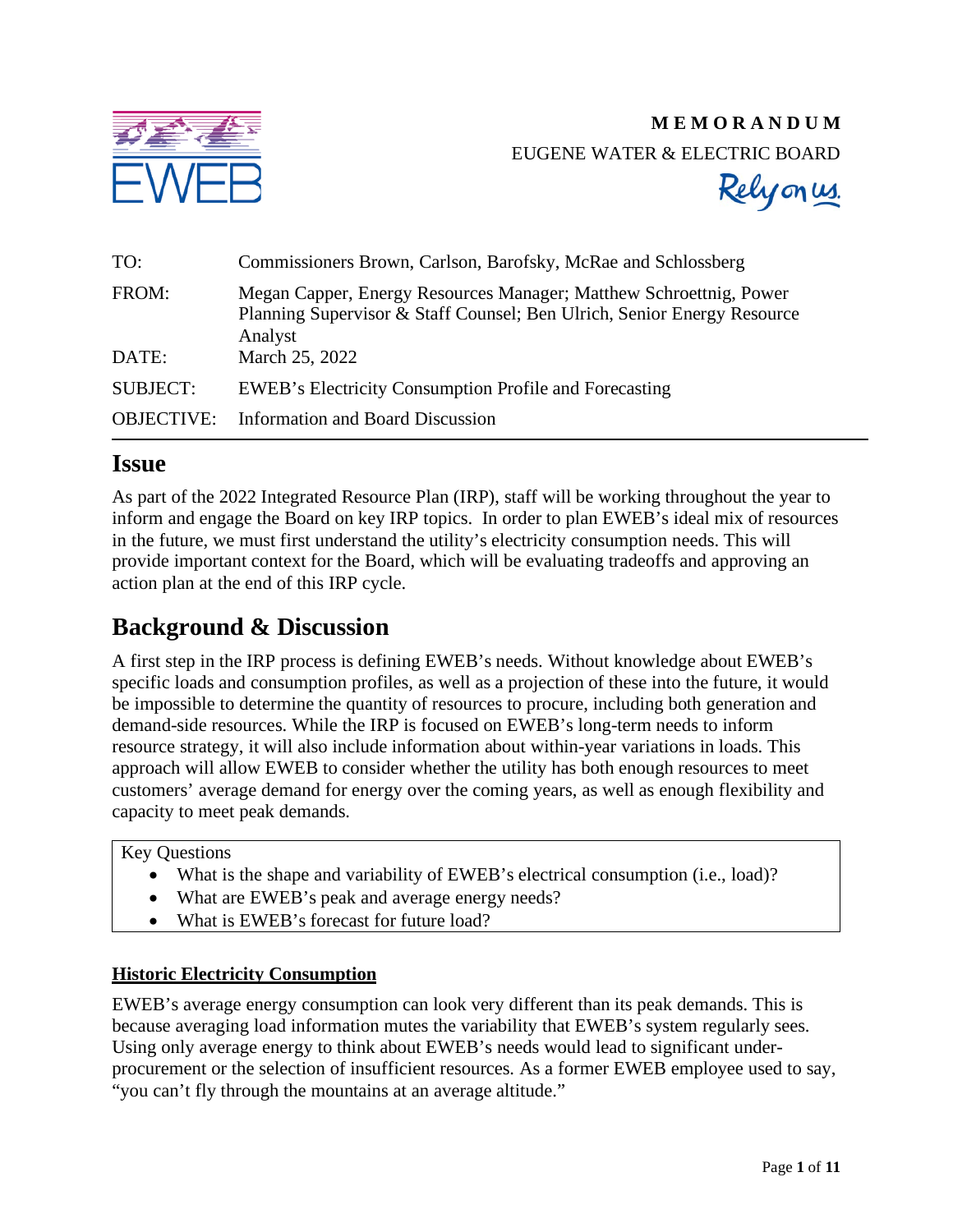Key Concept - Peak and Average Energy:

- Average energy usage is the *average* amount of energy used over an extended period of time. This value is typically presented in average megawatts (aMW). This provides a simplified way to think about EWEB's needs, as well as a good reference point to compare long-term trends in electricity consumption or generation.
	- o For example, if EWEB customers consume 2.4 million MWhs of electricity over a year, the average energy consumed over that time is 274 aMW. (2.4 million MWhs divided by 8,760 hours in a year.)
- Peak energy use refers to the *maximum* one-hour load within a specific timeframe. Peak can refer to the maximum hour in a day, week, month, or year and is typically presented in megawatts (MW). This is a good reference point for infrequent, extreme energy use.

The chart below shows 2010-2021 historical load data for EWEB's service territory and highlights the extent of recent historical load variability.

Key takeaways:

- The black line represents EWEB's average daily load.
	- o EWEB's average daily load shifts seasonally, with winter loads consistently higher than summer loads. **The average daily load ranges from about 240 to 350 MW, depending on the season.**
- The shaded blue portion of the graph that surrounds the black line shows the range of average daily loads that fall within two standard deviations of average. For reference, in a normal distribution curve, two standard deviations cover about ninety-five percent of data points. This does not include within-day variability.
	- o **95% of EWEB's historic average daily load falls between 200 and 400 MW.**
- The gray and orange dots represent EWEB's maximum and minimum single-hour loads.
	- o **Peak hour (maximum load) events are infrequent, but they can be hundreds of megawatts higher than average loads.** Establishing planning standards to meet these events, and understanding risk tolerances, will be part of ongoing discussions as the IRP progresses.

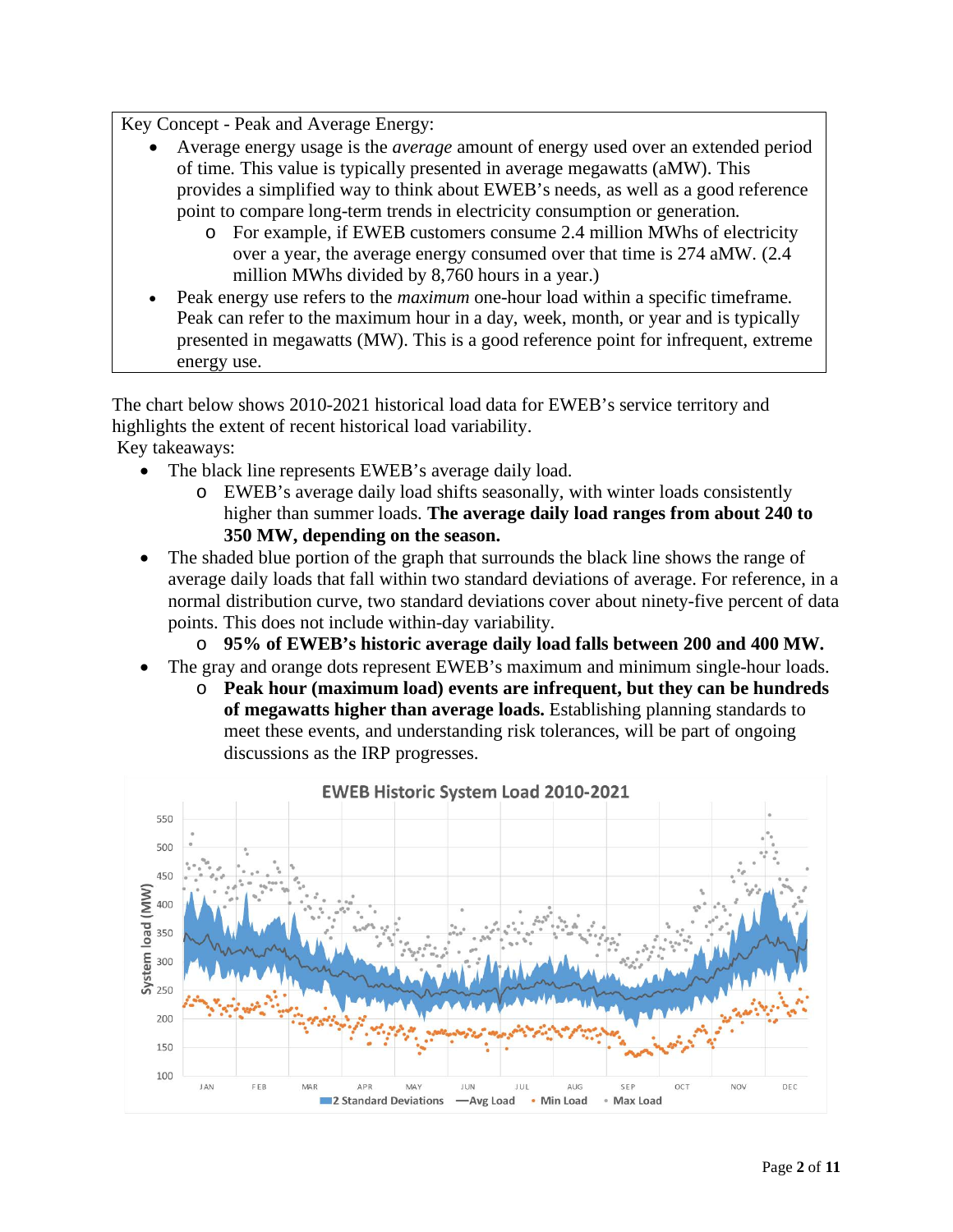# **Weather – A Seasonal and Daily Driver of Consumption**

Fluctuations in EWEB's loads are driven substantially by the weather due to space heating and cooling energy needs. The chart below shows the correlation between temperatures and EWEB's loads. Each gray dot represents a distinct temperature/load combination for 2017-2020, while each green dot represents the June 25-28<sup>th</sup> 2021 "Heat Dome" event last summer.

- EWEB's lowest load hours occur when temperatures are between 55 and 65 degrees, conditions with minimal need for heating or cooling.
- The yellow trend line shows the overall correlation between temperature and load. As outdoor air temperatures diverge from a normal indoor temperature "comfort range," load increases. Utilities such as EWEB use Heating Degree Days (HDD) and Cooling Degree Days  $(CDD)^1$  $(CDD)^1$  to quantify deviation from the "comfort range" and estimate energy use.
- **Because of our local climate, EWEB historically and presently has more HDD than CDD and the peak winter needs are more frequent and more extreme than the peak summer needs.**
	- o Even the 2021 Heat Dome (green dots), which set multiple temperature records, did not match recent winter peak loads.
- Note the variability in load at each temperature indicating there are a lot of factors that influence load beyond just temperature. For example, **at 40°F the daily load has ranged between 175MW to 425MW.** Factors other than weather that influence load include industrial demands, holidays, day of the week and even the previous day's temperatures<sup>[2](#page-2-1)</sup>.



<span id="page-2-1"></span><span id="page-2-0"></span><sup>1</sup> [https://www.weather.gov/key/climate\\_heat\\_cool](https://www.weather.gov/key/climate_heat_cool) - HDD and CDD quantify deviation from the "comfort range" (defined as 65 degrees Fahrenheit). A day with a mean temperature of 76 degrees represents 11 CDDs. 2 The thermal load of a building changes at a slower pace than the air temperature changes. This can sometimes cause a lag between air temperature change and heating or cooling energy use.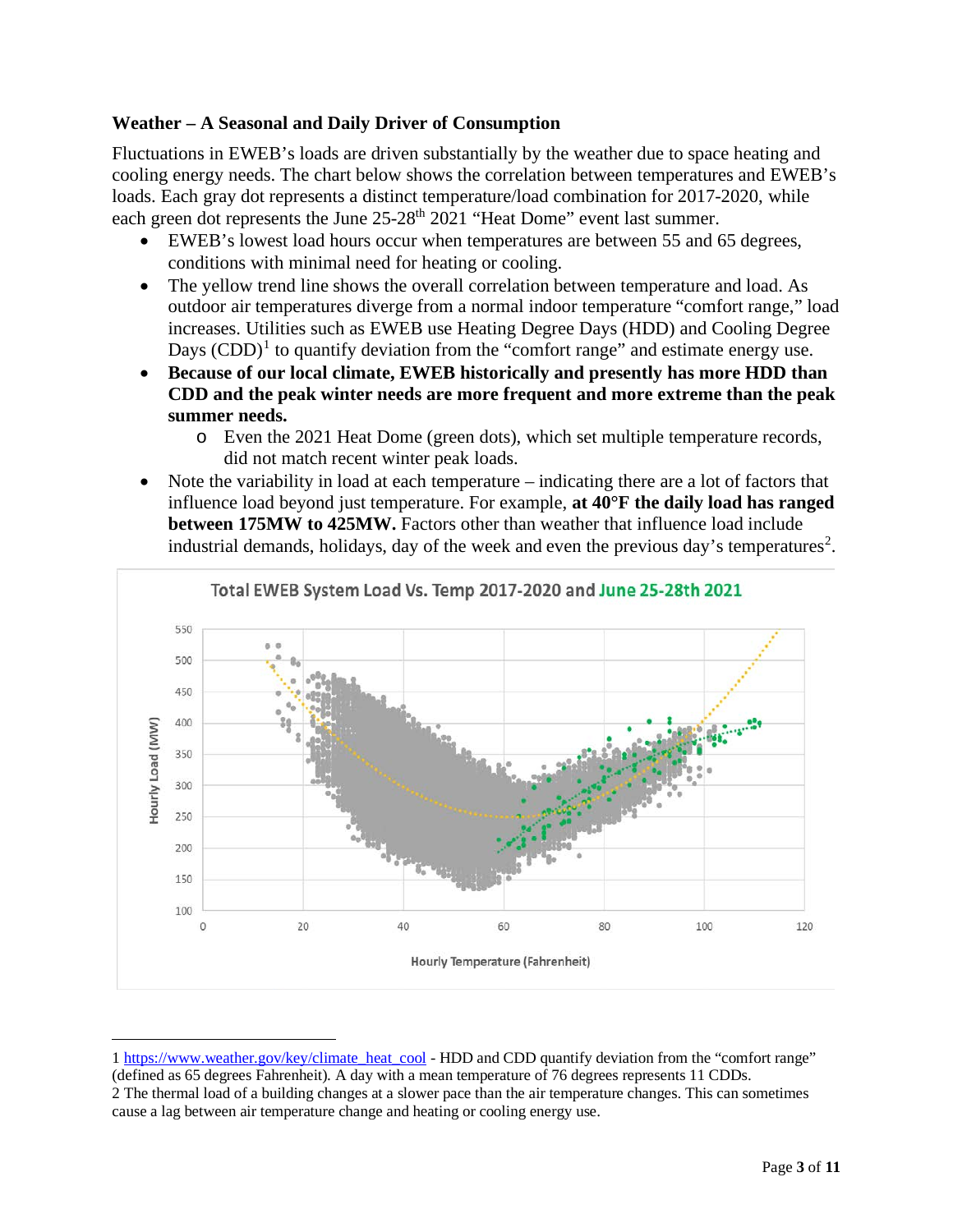Although air conditioning is becoming more common in the Northwest, it has still not reached full saturation in the building stock. This means that heating still accounts for much more energy use than cooling. The Northwest Power and Conservation Council's 2021 Power Plan estimated that approximately 30% of residential households and 55% of multifamily households do not have air conditioning today. However, it is likely that 98% of residential buildings will have air conditioning by  $2050<sup>3</sup>$  $2050<sup>3</sup>$  $2050<sup>3</sup>$  because of rising temperatures and increasingly common heat pump technology. EWEB does not have local information about air conditioning saturation within our service territory; instead, we rely on this kind of regional data to estimate energy consumption associated with cooling.

## **Summer and Winter Daily Load Shapes**

In addition to the broad trend of weather impacts to load discussed above, there are more nuanced and specific load shapes for the winter and summer. The graph below highlights a peak winter day and a peak summer day from the last five years. The winter day has a classic "double hump," which corresponds to heaters being turned on in the morning and evening. In contrast, the load during a summer day gradually increases until it peaks in the mid-afternoon when air conditioners are running the most. These shapes are typical of peak load events when heating and cooling are the major load drivers.

Key takeaways:

- The peak hour of the winter day is presently about 100 MW higher than the summer day.
- For both summer and winter days, the difference between their peaks and troughs is more than 125 MW. This indicates that resources need to be flexible enough to handle this "ramping."
- Peak events are longer than just one hour and high load events can last for days due to cold fronts. While some short-duration resources can help meet 1-hour peaks, dispatchable resources or long-duration storage are necessary to meet multi-day needs.



<span id="page-3-0"></span><sup>3</sup> https://www.nwcouncil.org/2021-northwest-power-plan/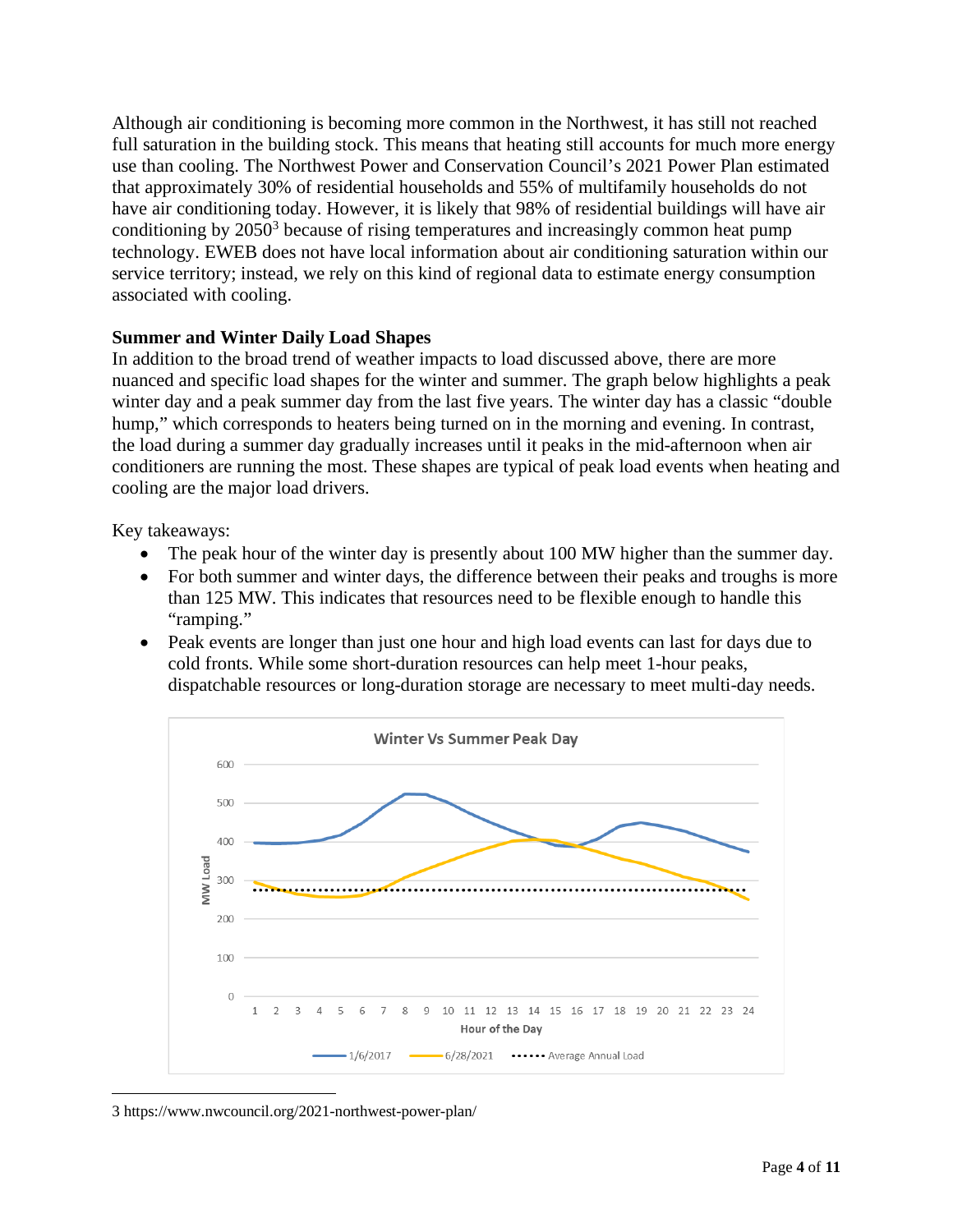### **Daily Variability**

Not only do EWEB's load and load shapes vary dramatically over the course of the year, but they can vary in unexpected ways or at unexpected times. Holidays, weekends, or events like University of Oregon football games can all impact the load shape during a day and peak usage. Some of these variables are relatively predictable, as they have been observed many times before. Others are less known, and EWEB needs to be adaptable and have access to flexible resources to respond accordingly.

One example of how customer behavior shapes load was the peak event during the Heat Dome (the Monday load profile for 6/28/2021 shown above). Because weekends typically see less commercial and industrial loads, and many people are not at work, weekends tend to have lower loads than weekdays. For this reason, although the hottest days of the Heat Dome were Saturday and Sunday, the actual peak load was on Monday, even as the temperatures began to cool. Interestingly, the 2021 summer peak was a weekday in August, which peaked at 409 MW, in comparison to 407 MW for the June Heat Dome event.

In the past, the shape and timing of these load characteristics were less important from a longterm system planning perspective than they are now, due to the relatively large amounts of dispatchable generating resources, such as coal and natural gas generation, that were available on the system. Now, because of the increasing penetration of non-dispatchable (or variable) renewable resources, the accelerating retirement of coal facilities, climate impacts on water supplies, increasing operating restrictions on hydroelectric facilities, and moratoriums on new gas and nuclear facilities in Oregon, it will be important to consider which resources best match the timing, shape, and variability of EWEB's needs.

#### **Load forecasting – Planning for Future Load**

The discussion and graphs in the materials above are all based on historical EWEB data. Historical loads provide context and understanding for what the future might look like, as well as an appreciation for the variability in loads EWEB experiences in a given year, season, day, or hour. To forecast future load, EWEB uses an econometric model with several variables, including Heating and Cooling Degree Days, expected population growth, and Lane County's unemployment rate. In addition, conservation and electrification represent two key variables that impact EWEB's load forecast. It is important to understand each of these key drivers of EWEB's load forecast in greater detail.

#### **Population and Unemployment**

As an input to its load forecast, EWEB uses population data for Eugene provided by Portland State University (PSU). PSU forecasts that Eugene's population is expected to grow at 0.8% annually through 20[4](#page-4-0)5, and at  $0.5\%$  annually after that.<sup>4</sup> For context, since 1970, EWEB's historical population growth rate has ranged from 0.6% to 2.9% and has been about 1% for the past two decades. Increasing population correlates with a higher electricity load, so this indicates that EWEB should expect slight load growth over time due to population increases.

<span id="page-4-0"></span><sup>4</sup> [Past Forecasts | Portland State University \(pdx.edu\)](https://www.pdx.edu/population-research/past-forecasts)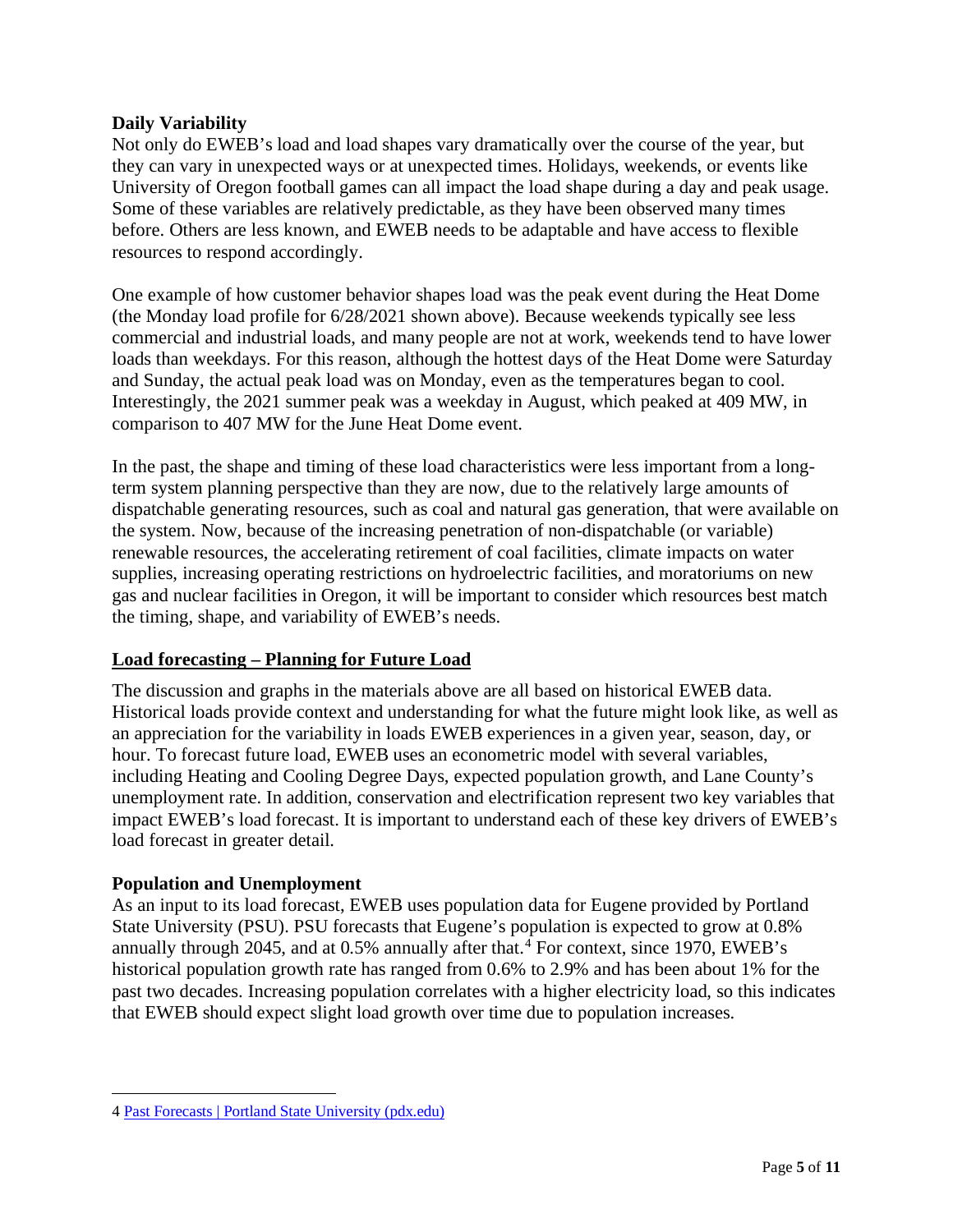Unemployment data and forecasts come from Oregon's Office of Economic Analysis.<sup>[5](#page-5-0)</sup> The COVID-19 pandemic has had a significant impact on employment over the past two years, and the Office of Economic Analysis Base Case predicts a recovery from this over the next several years. Under baseline assumptions, Oregon unemployment is assumed to remain low (4% to 5.5%) in the next 5 years of recovery before returning to the median 6.6% unemployment rate in 2027.

# **Electrification**

Another major contributor to EWEB's forecasted load is the transition from fossil-based energy sources to electric vehicles and electric space and water heating. This process is referred to as electrification. EWEB's 2021 Electrification Study analyzed the ways in which electrification might impact EWEB. In defining EWEB's energy needs for the IRP, two specific questions posed by the Electrification Study are important:

- 1. Will EWEB customers transition to electric-based technologies, and at what pace?
- 2. How will this switch impact EWEB's peak and average energy needs?

The 2021 Electrification Study found that transportation electrification was the most likely source of electrification in EWEB's service territory. In contrast, the study found that fuel switching for heating would be less likely because individual customers would not see significant financial benefit. (This could change if mandates or legislative incentives were imposed.) To account for uncertainty around future technologies and adoption rates, the study examined both a Base Case and an Aggressive Carbon Reduction scenario. In both instances, EWEB will likely see impacts to both average and peak loads. However, it is most probable that these impacts will not materialize until 2030 or later.

The chart below highlights potential impacts by 2040:

- The *average* electric energy increase from transportation electrification is between 57-63 aMW in *both* scenarios. In other words, EWEB is highly likely to see increased load from electric vehicles.
- The impact to *peak* loads will be dependent on whether EWEB can develop policies and incentives that effectively manage customer charging behavior.
- Impacts from replacing gas furnaces with heat pumps could be material by 2040 under an Aggressive Carbon scenario, but these are expected to be less than impacts from the shift to electric vehicles.

<span id="page-5-0"></span><sup>5</sup> [forecast1221.pdf \(oregon.gov\)](https://www.oregon.gov/das/OEA/Documents/forecast1221.pdf)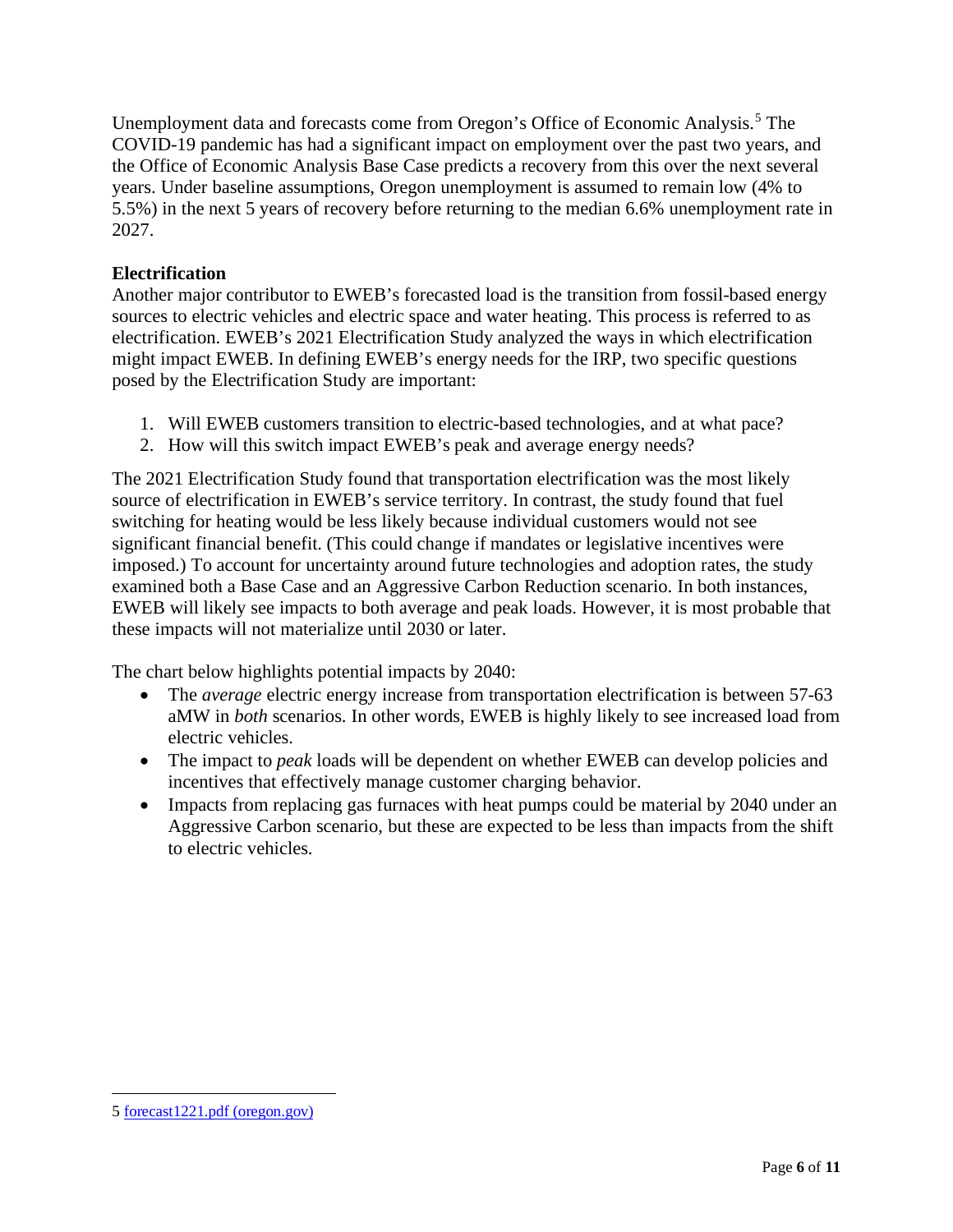| 2040 - Base Case                                                                                                           |                                                                                              |                                                                     |            |                               |            |  |  |  |  |
|----------------------------------------------------------------------------------------------------------------------------|----------------------------------------------------------------------------------------------|---------------------------------------------------------------------|------------|-------------------------------|------------|--|--|--|--|
| <b>Electrification Measure</b>                                                                                             | %<br><b>Electrified</b>                                                                      | <b>Average Energy</b><br>Increase (aMW)                             | % Increase | 1-in-10 Peak<br>Increase (MW) | % Increase |  |  |  |  |
| Electric Vehicle - Managed                                                                                                 | 85%                                                                                          | 57                                                                  | 21%        | 77                            | 15%        |  |  |  |  |
| Electric Vehicle - Unmanaged                                                                                               | 85%                                                                                          | 57                                                                  | 21%        | 131                           | 26%        |  |  |  |  |
| Heat Pump Water Heater                                                                                                     | 50%                                                                                          | $\mathbf{1}$                                                        | 0.3%       | 1.5                           | 0.3%       |  |  |  |  |
| Standard Performance Heat Pump                                                                                             | $< 2\%$                                                                                      |                                                                     |            |                               |            |  |  |  |  |
| Cold Climate Heat Pump                                                                                                     | $< 2\%$                                                                                      | Without significant incentives or mandates, impactful space heating |            |                               |            |  |  |  |  |
| Dual Fuel Heat Pump                                                                                                        | electrification is unlikely if driven by participant economics (consumer choice).<br>$< 2\%$ |                                                                     |            |                               |            |  |  |  |  |
|                                                                                                                            |                                                                                              |                                                                     |            |                               |            |  |  |  |  |
| 2040 - Aggressive Carbon Reduction                                                                                         |                                                                                              |                                                                     |            |                               |            |  |  |  |  |
|                                                                                                                            | %                                                                                            | <b>Average Energy</b>                                               |            | 1-in-10 Peak                  |            |  |  |  |  |
| <b>Electrification Measure</b>                                                                                             | <b>Electrified</b>                                                                           | Increase (aMW)                                                      | % Increase | Increase (MW)                 | % Increase |  |  |  |  |
| Electric Vehicle - Managed                                                                                                 | 95%                                                                                          | 63                                                                  | 24%        | 85                            | 17%        |  |  |  |  |
| Electric Vehicle - Unmanaged                                                                                               | 95%                                                                                          | 63                                                                  | 24%        | 145                           | 28%        |  |  |  |  |
| Heat Pump Water Heater                                                                                                     | 85%                                                                                          | $\overline{2}$                                                      | 1%         | 3                             | 1%         |  |  |  |  |
| Standard Performance Heat Pump*                                                                                            | 50%                                                                                          | 8                                                                   | 3%         | $33 - 61$                     | $6 - 12%$  |  |  |  |  |
| Cold Climate Heat Pump*                                                                                                    | 50%                                                                                          | 4                                                                   | 2%         | $17 - 31$                     | $3 - 6%$   |  |  |  |  |
| Dual Fuel Heat Pump*                                                                                                       | 50%                                                                                          | 6                                                                   | 2%         | Minimal                       | Minimal    |  |  |  |  |
| *Space heating energy impacts shown assume 100% of space heating electrifcation assuming a single technology to illustrate |                                                                                              |                                                                     |            |                               |            |  |  |  |  |
| that space heating technology choice matters. In reality, customers will choose a mix of the 3 different space heating     |                                                                                              |                                                                     |            |                               |            |  |  |  |  |

# EWEB Phase 2 Electrification Study – Cumulative Impacts

Electrification will be considered in EWEB's load forecast for the 2022 IRP, and the assumptions will be reassessed in future IRPs as actual electric vehicle, water and space heating the future, EWEB could better estimate the coincident load of these space heating technologies.

technologies. Peak impacts are presented in ranges due to uncertainty regarding coincident load of units. Utilizing AMI data in

# **Conservation (Energy Efficiency)**

adoption rates are monitored.

The last time EWEB conducted an IRP, in 2011, energy efficiency was the most cost-effective resource to meet growth in EWEB's consumption needs. Since that time, it has been EWEB policy to meet 100% of new load growth through conservation. For this reason, it is by far the most common and largest demand-side management strategy that EWEB uses today. EWEB currently sets the conservation financial budget based on load growth forecasts and maximizes energy efficiency acquisition within this constraint.

As shown in the chart below, EWEB efficiency programs are effective in reducing both overall energy consumption and peak demand. In fact, while some measures are more effective than others in managing peak demand, in aggregate, EWEB conservation programs typically have two to three times the impact on peak load than on average load. Staff believe that future residential and commercial conservation efforts may be able to achieve this high ratio of peak reduction, though in industrial settings, peak load energy savings may be roughly equal to average load savings. It is likely that new demand programs will need to specifically target mitigating peak demands, either by reducing consumption or shifting it to another time.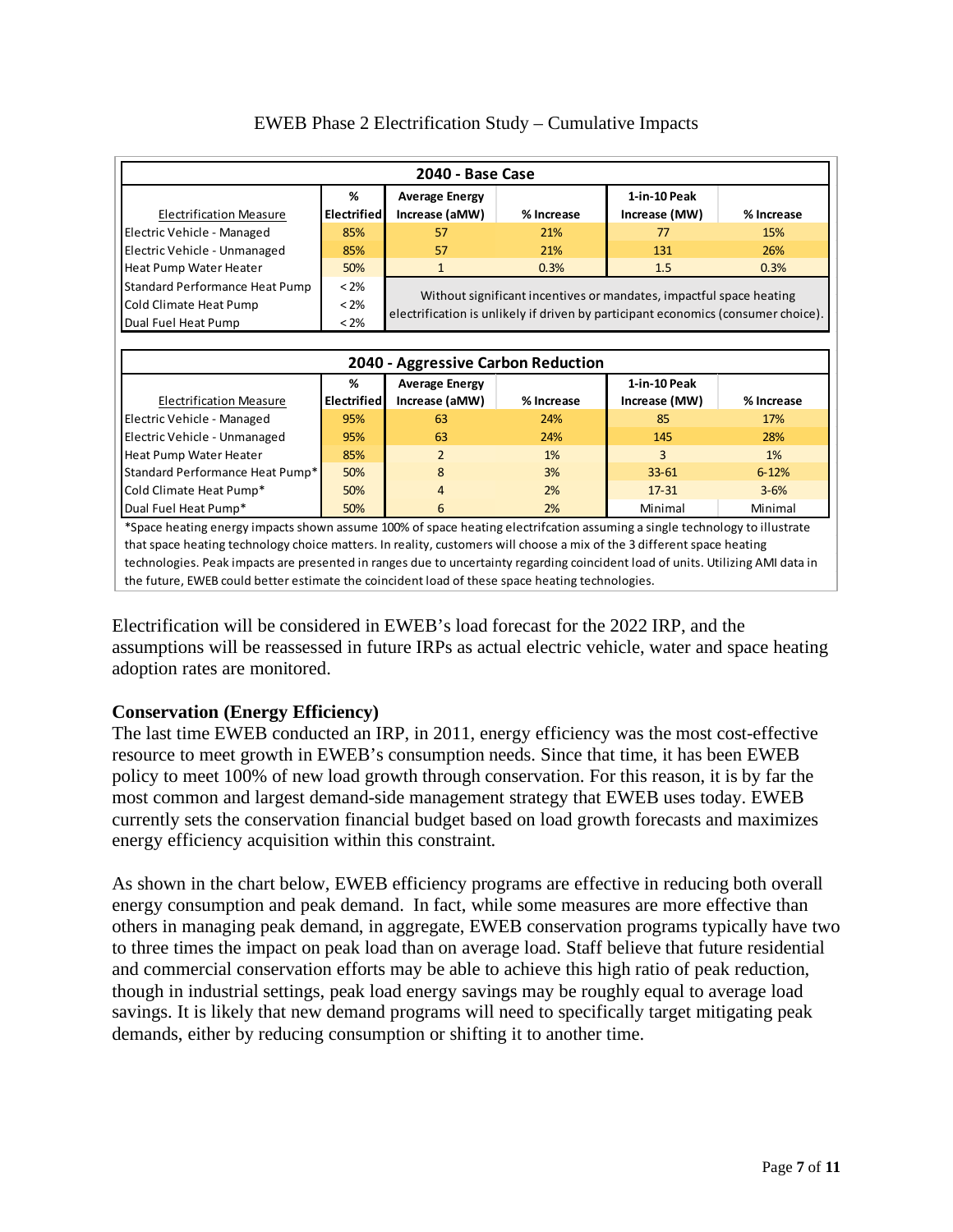|                | <b>Load Reductions from Conservation Programs</b> |         |      |         |      |         |  |  |
|----------------|---------------------------------------------------|---------|------|---------|------|---------|--|--|
|                |                                                   | 2019    |      | 2020    | 2021 |         |  |  |
|                | aMW                                               | Peak MW | aMW  | Peak MW | aMW  | Peak MW |  |  |
| Residential    | 0.3                                               |         | 0.27 | 0.85    | 0.3  | 0.96    |  |  |
| Commercial and | 0.95                                              | 1.2     | 1.45 | 2.88    | 0.91 | 2.13    |  |  |
| Industrial     |                                                   |         |      |         |      |         |  |  |
| Total          | .25                                               | 2.2     | 1.72 | 3.73    | 1.21 | 3.09    |  |  |

Because conservation efforts impact the size and shape of EWEB's loads, the effect of past conservation shows up in historical data. This is important to keep in mind when thinking about EWEB's future load growth, because without conservation, current loads would undoubtedly be higher. Although conservation has been used to meet past load growth, the 2022 IRP does not presuppose that conservation will be the best option for EWEB in the future. Instead, it will be treated the same as all other new resources: If it is cost-effective, it will be selected to meet EWEB's energy and capacity needs. This distinction will be visible in the IRP load forecast, which does not include a reduction to load due to conservation purchases. The IRP's assumptions around conservation as a resource will be discussed in greater detail in August.

## **Impact of Climate Change on the Load Forecast**

Analysis in the Northwest Power and Conservation Council's 2021 Power Plan gives some indication about how loads and resource performance may vary over the several decades due to climate change. As temperatures rise, winter loads are expected to decrease slightly on average, and summer loads are expected to increase on average. Many climate change models also show that the Northwest region will have wetter, rainier winters, and drier, hotter summers.

Because the region has significant hydropower resources, these trends will impact not just loads but also generation capabilities. Less water stored as snowpack, along with operational restrictions because of stricter fish and wildlife requirements, may significantly limit hydroelectric flexibility and peak capacity. Over time, with today's resource portfolio, it is likely that the risk of high market prices or reliability events in the summer will increase. Resource characteristics will be discussed in greater detail in August.

To account for the impact of climate change on load, EWEB staff are currently proposing to use the most recent 10 years of summer load data, rather than a full historical data set. Historical climate events such as the 2021 Heat Dome will be factored into modeling as part of the input data. However, forecasted impacts of future climate change on EWEB's loads are not going to be directly modeled in the 2022 IRP. The 2022 IRP is foundational in nature and future iterations of the IRP can include more complex modeling scenarios.

There are several other important things that we know about climate change and EWEB's load that we can use in our IRP planning. First, as described in many of the charts and graphs above, EWEB is a winter-peaking utility. Even with outlier events such as the 2021 Heat Dome, winter loads are consistently higher than summer loads, and outlier winter events drive EWEB's peak load far more than summer events. Additionally, the unpredictability of either summer or winter outlier events will be far more impactful on EWEB's ability to plan and meet load than a gradual shift in annual average temperatures. This means that flexibility and peaking capacity throughout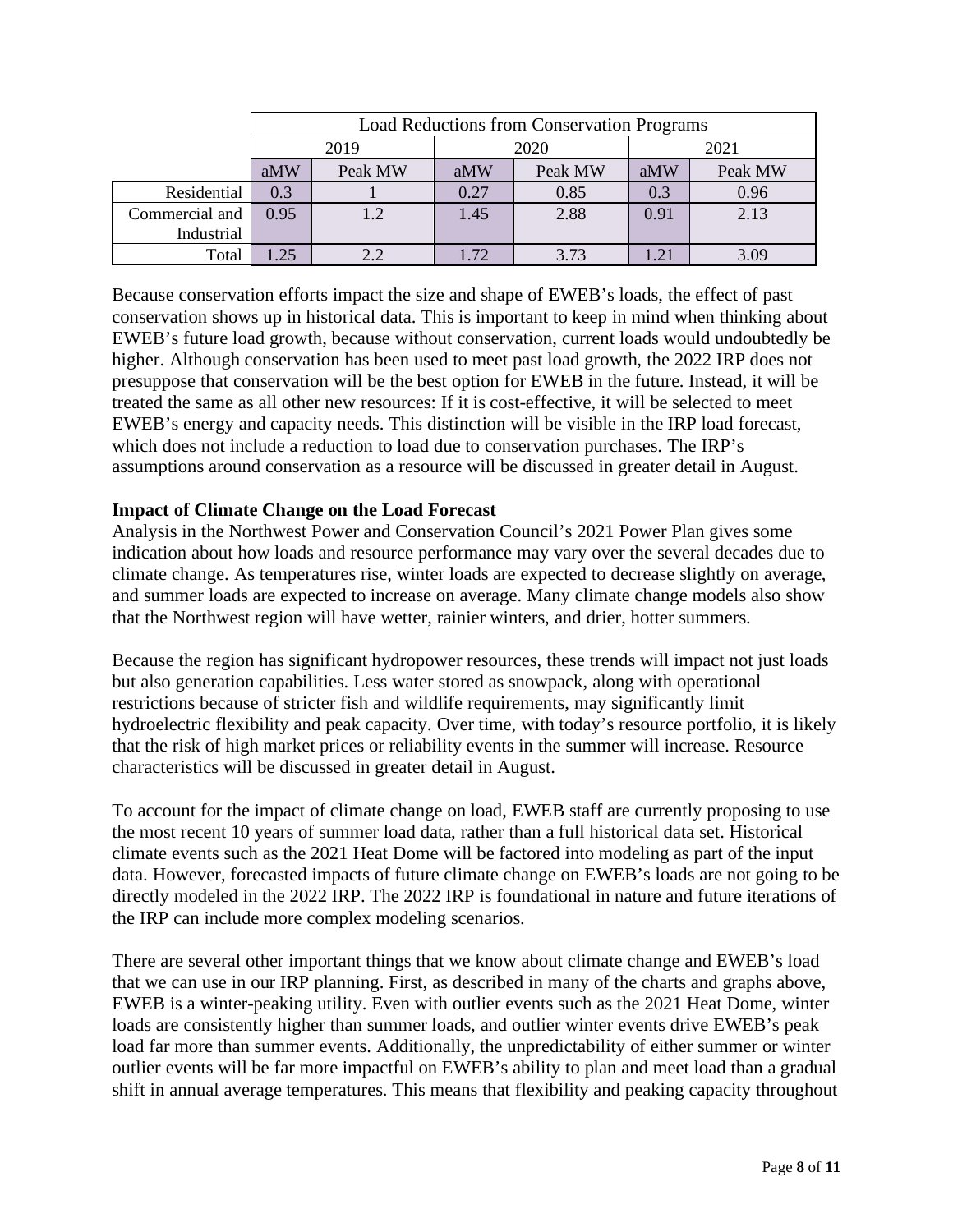the year are essential when considering generation and demand-side resources.

# **System Load Forecast: Average Energy**

The 2022 system load forecast is prepared by analyzing the key drivers discussed above. With forecasted population increases and electrification, and without a significant increase in commercial/industrial consumption, EWEB expects to see moderate load growth over the next two decades. As described above, our IRP modeling will include electrification but will not assume that conservation purchases will remain at current levels. Instead, our modeling work will examine load (demand) by incorporating population growth and electrification, but will treat conservation as a resource (supply) that can be used to meet that demand.



Forecasted population growth and electrification alone are not estimated to increase average energy use beyond 2006 levels (which included approximately 20 aMW from the large Hynix semiconductor plant that closed in 2008) until 2035. Current conservation programs can help mitigate the pace of growth as new resource options are considered before 2028. However, staff recognize that EWEB has seen load decreases over the past fifteen years and the load forecast assumptions have uncertainty. The IRP modeling work can include sensitivities to recognize uncertainties around load growth and the resources the utility may need in the future. These sensitivities can provide guideposts within which to make future resource decisions.

# **System Load Forecast: Peak energy**

Key Concept – Peak Load Probabilities

- Utility planners use "1-in-2" and "1-in-10" to speak about the likelihood of a specific event occurring. A 1-in-2 peak event is expected to occur once every two years – in other words, it has a 50% chance of occurring in any given year.
- A 1-in-10 peak event only happens once every 10 years it has a 10% chance of occurring in a given year.
- EWEB uses 1-in-2 and 1-in-10 peak events to analyze how many resources we need in a typical year or under more extreme and infrequent conditions.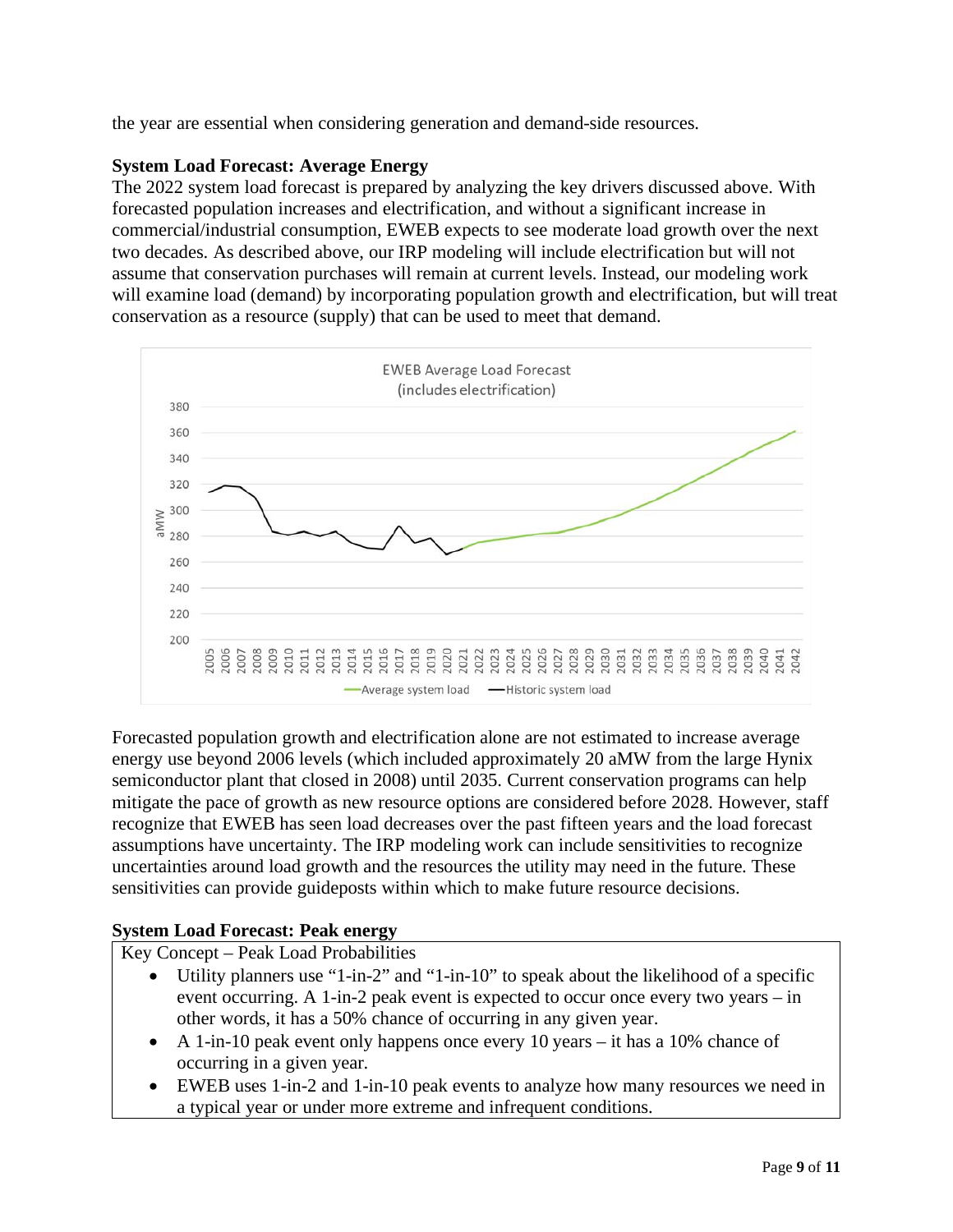As noted earlier, the annual average forecast is a simplified metric that is useful for planning long-term energy needs but does not represent the load variability that EWEB experiences throughout the year. The chart below shows the typical (1-in-2) and less frequent (1-in-10) single-hour peak forecast. It provides a comparison between the average load EWEB experiences and the typical 1-hour system peak.

- EWEB's peak load is expected to grow as average load increases.
- Electric car charging is the primary driver of load growth over time.
	- o Demand-side resources such as conservation, demand response programs and time-of-use rates are tools that can be used to "manage" the peak.
	- o Many of these programs are considered resources in the IRP, and will be discussed further at the August board meeting.



All peak data presented above represents "unmanaged" load without the influence of EWEB demand-side programs. Unmanaged peak assumes no conservation programs and unmanaged EV charging behavior where customers do not make any effort to shift their charging away from EWEB's system peaks.

Using peak energy to assess EWEB's resource needs is a way to ensure that the utility has secured enough resources to meet higher, infrequent (1-in-2) energy needs without routinely relying on energy markets. However, at the same time, purchasing more resources to meet *very* infrequent events (like 1-in-10 peaks) is often not cost-effective. EWEB has historically utilized energy markets to meet the most infrequent peak load needs and to balance our loads and resources. This strategy helps reduce costs but does expose the utility to purchasing energy from the market, which can be costly when the entire Northwest region faces scarcity. Staff plan to explore EWEB's long-term peak planning standards and market exposure further as the IRP modeling work continues.